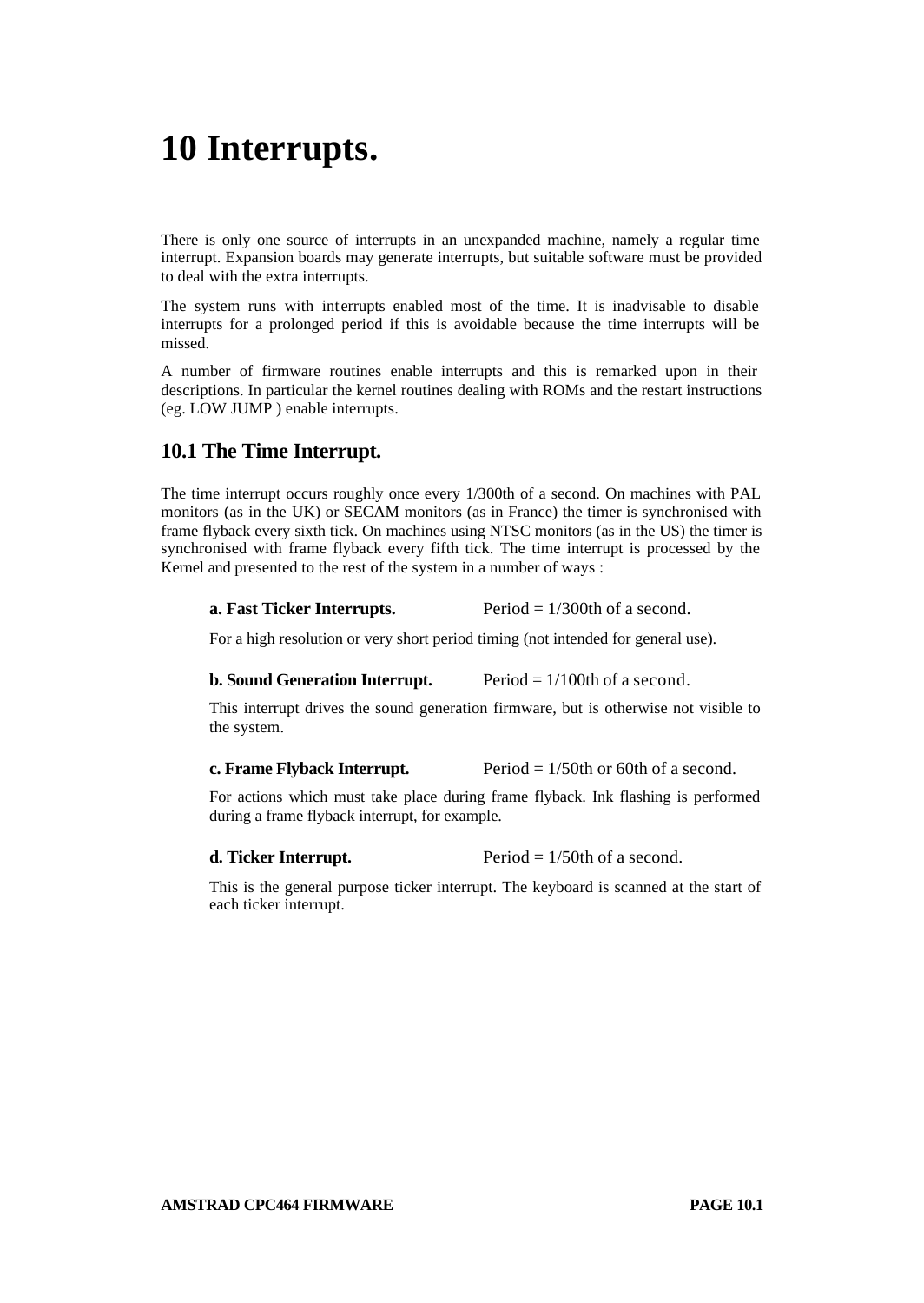# **e. System Clock.**

There is a timer that counts fast ticks ie. 1/300ths of a second. This can be used to measure elapsed time without setting up a relatively expensive fast tick event. The timer is read by calling KL TIME PLEASE and may be set by calling KL TIME SET.

# **11.2 External Interrupts.**

The Z80 is run in interrupt mode 1. Which is to say that all interrupts cause an RST 7 to be executed by the processor. The interrupt handling code in the Kernel can distinguish between the time interrupt and an external interrupt. It does this by re-enabling interrupts inside the interrupt routine. If the interrupt repeats then it is assumed to be an external interrupt, otherwise it is taken to be a time interrupt. Note that this requires that the source of external interrupts should not clear the interrupt condition until the software resets it.

Before an external interrupt is enabled its interrupt handler must be 'installed'. This is done by copying the 5 bytes at address #003B to a new location and replacing them by suitable code (probably including a jump). When the Kernel detects an external interrupt it calls address #003B in RAM to process the interrupt.

Entry:

No conditions.

Exit:

AF, BC, DE and HL corrupt. All other registers preserved.

Notes:

Interrupts are disabled and must remain disabled. The lower ROM is disabled. The upper ROM select and state are indeterminate. The alternate register set must not be touched.

The interrupt routine must establish whether it can deal with the interrupt, and if so it must at least clear it. If the interrupt is not the responsibility of the routine then it should jump to the copy of the bytes taken from location #003B which may be competent to deal with the interrupt. This requires the code patched at location #003B to be position independent in case a second external interrupt handler is installed. The code put at #003B at EMS is position independent - it merely returns.

Note that interrupt handling code must be in RAM somewhere between #0040 and #BFFF. Interrupt handlers should be as short as possible. If an interrupt requires a lot of processing beyond that required to clear it, then the interrupt should kick an event to do the work outside the interrupt path.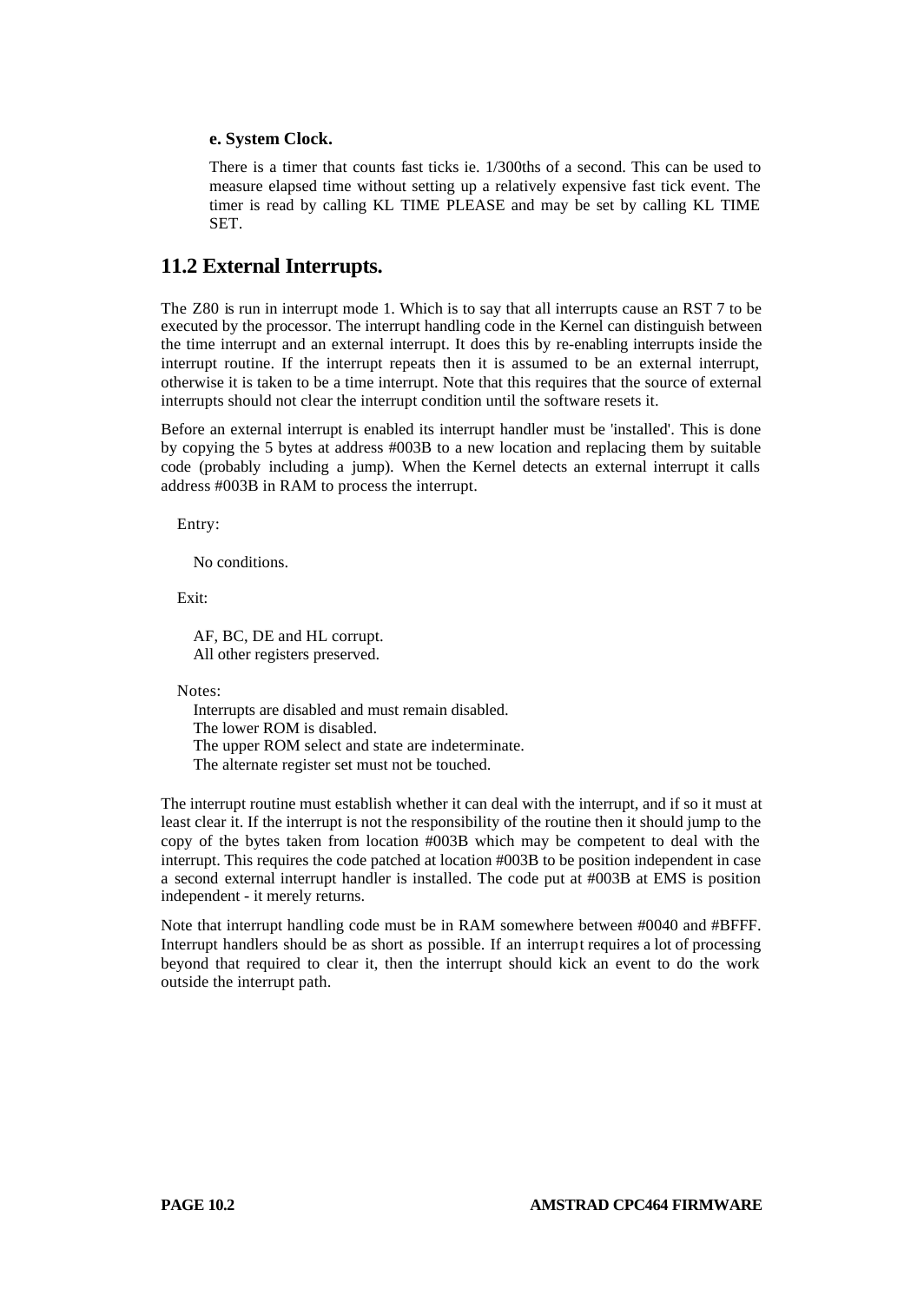# **10.3 Nonmaskable Interrupts.**

There is no provision for handling a nonmaskable interrupt (NMI) in the firmware (despite the fact that NMI is available on the external bus connector). Various firmware routines (notably those connected with driving the Centronics port, the PPI to access the sound chip and keyboard, and the cassette) will have timing constraints violated if NMIs occur whilst they are active. It is recommended that NMI should not be used.

# **10.4 Interrupts and Events.**

As a general rule hardware interrupts should be transformed into their software equivalents, 'events', as soon as possible. The handling of events is more flexible than the handling of hardware interrupts – for example there are no restrictions on where event routines may reside, or on interrupt enabling.

Events are described by an event block. This block contains the event class, the event count and an event routine address. When an event occurs the event block is 'kicked' and the Kernel arranges for the event routine to be called once for each kick (the number of kicks outstanding is kept in the event block). The event routine is not necessarily called immediately. When the event routine is actually run depends on the event class as follows:

# **a. Express Asynchronous Events.**

This is an unusual class of event. The even routine is called immediately during interrupt processing. The routine must be accessible by the interrupt code, it may not enable interrupts, corrupt the IX and IY registers or use the alternate register set. The routine should be as short as possible.

# **b. Normal Asynchronous Events.**

This is the most flexible sort of event. When the event is kicked the event routine is not called, but the event block is placed on the interrupt event pending queue.

Once the current interrupt has been processed, just before the Kernel returns from the interrupt path, any events on the interrupt event pending queue are processed. While the events are being processed the system is running with interrupts enabled and may be regarded as no longer being in the interrupt path. It is using its own stack rather than the main system stack. This private stack is 128 bytes long.

The asynchronous event routine is, therefore, called shortly after the event is kicked and is not restricted in what it may do or where it may be located. The event routine may take as long to run as is needed. Any further kicks received during the time that the event routine is running will be added to the event count and will be processed before returning to the interrupt program.